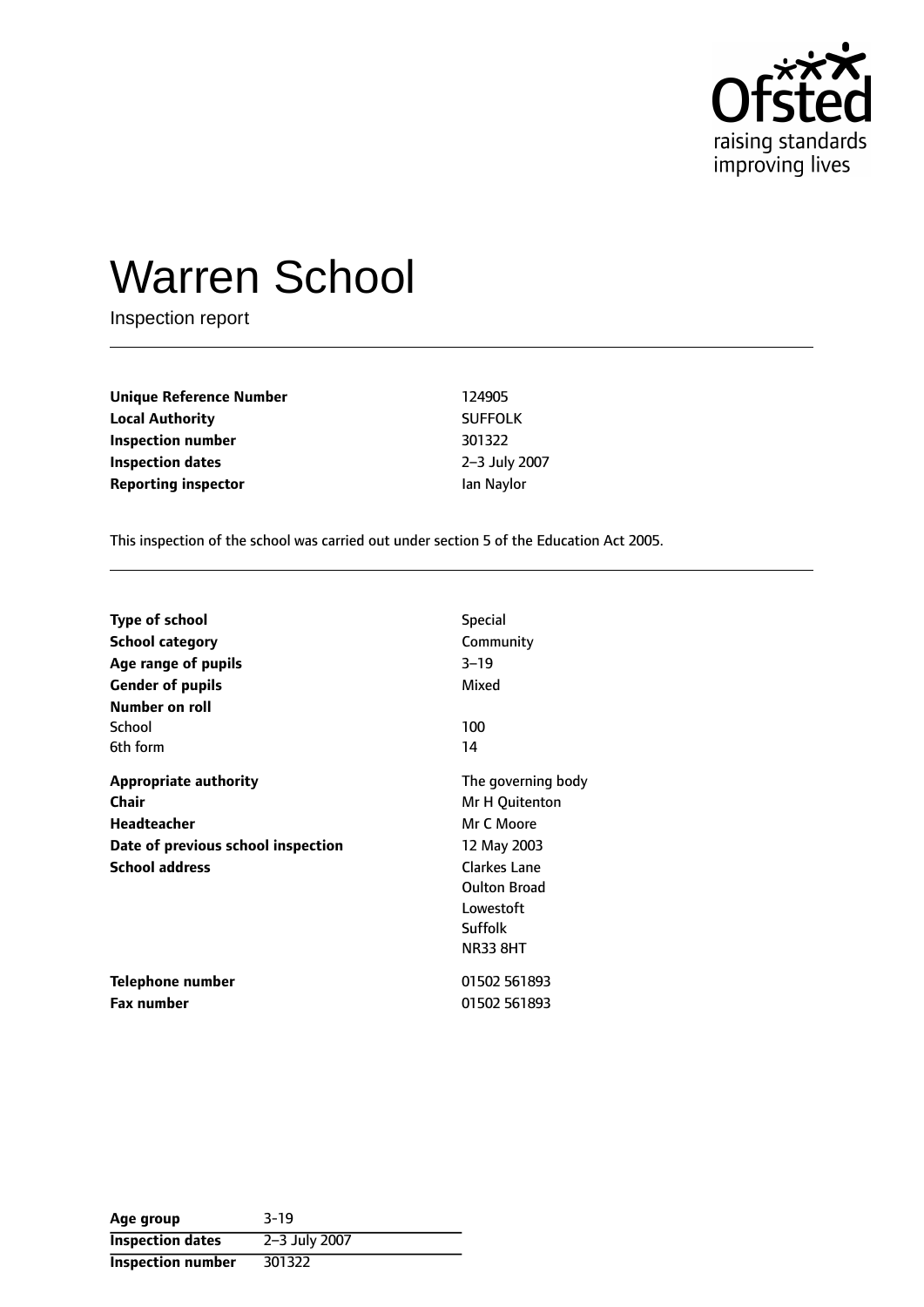.

© Crown copyright 2007

#### Website: www.ofsted.gov.uk

This document may be reproduced in whole or in part for non-commercial educational purposes, provided that the information quoted is reproduced without adaptation and the source and date of publication are stated.

Further copies of this report are obtainable from the school. Under the Education Act 2005, the school must provide a copy of this report free of charge to certain categories of people. A charge not exceeding the full cost of reproduction may be made for any other copies supplied.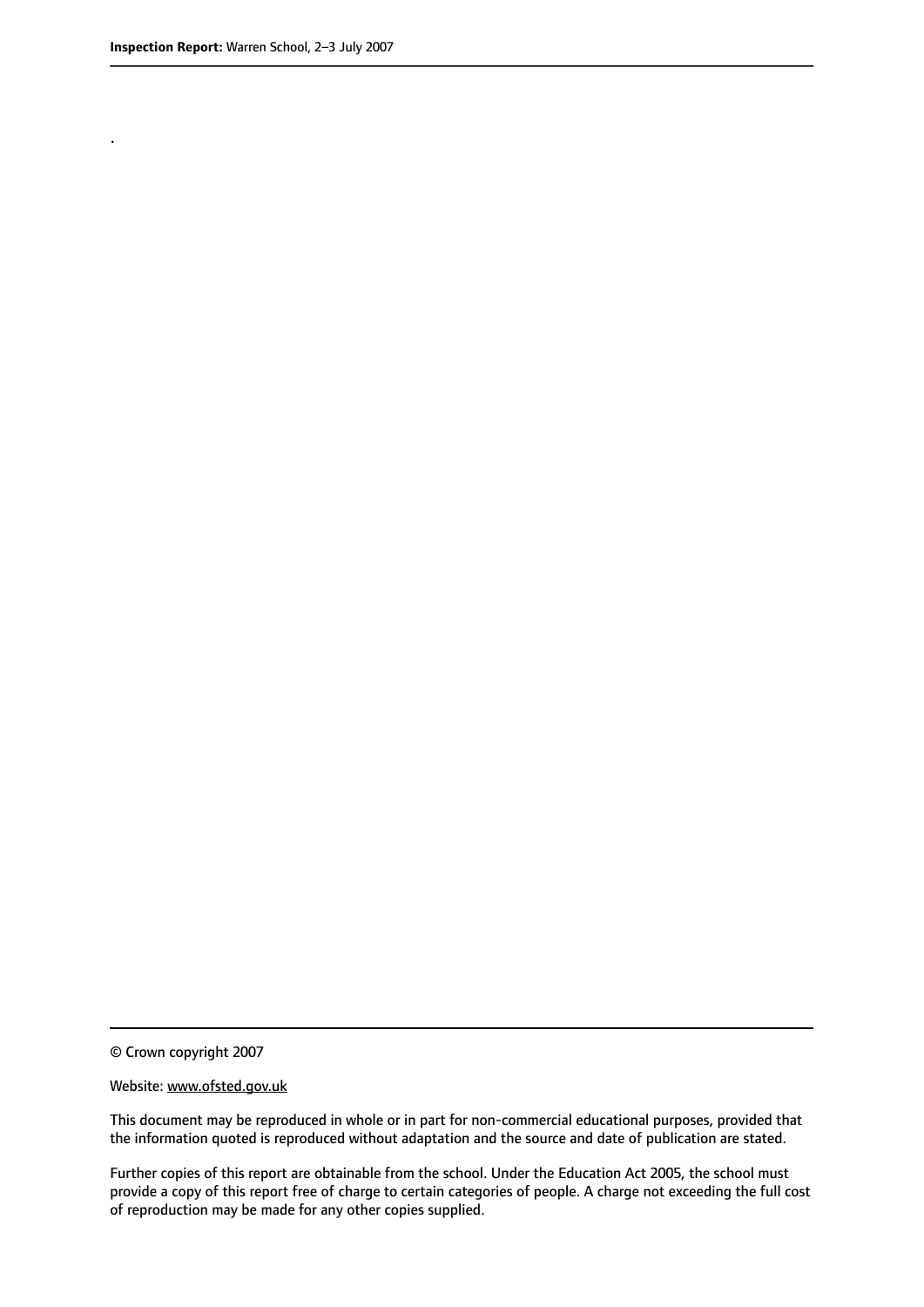# **Introduction**

The inspection was carried out by two Additional Inspectors.

## **Description of the school**

Warren School teaches pupils with severe or complex learning disabilities or difficulties. A few pupils have autistic spectrum disorder. Pupils are drawn from a large area of northern Suffolk. Attainment on entry varies according to individual circumstances but is generally significantly below anticipated levels for their chronological age. There are twice as many boys as girls. A very small proportion of pupils are from minority ethnic backgrounds.

## **Key for inspection grades**

| Outstanding  |
|--------------|
| Good         |
| Satisfactory |
| Inadequate   |
|              |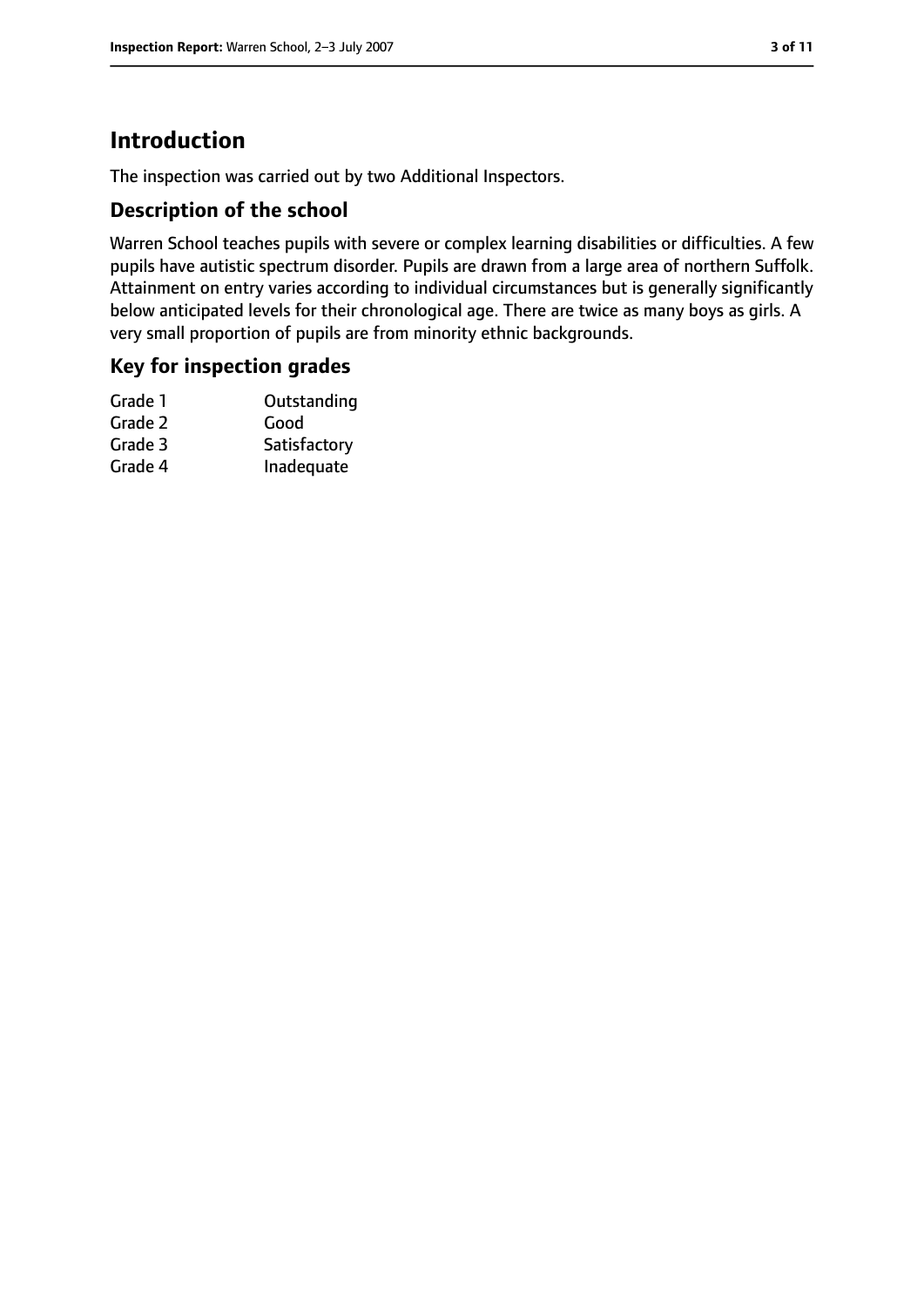## **Overall effectiveness of the school**

#### **Grade: 3**

Warren School provides a satisfactory standard of education for its pupils. Pupils make satisfactory progress overall although some do better. They have particular success in their personal development, growing in confidence and self-esteem and becoming more independent in their social skills. By the end of Key Stage 4 pupils' achievement is satisfactory and they have acquired some success in nationally recognised accreditation. Parents say they are pleased with the progress their children make. The school gives satisfactory value for money.

Leadership and management are satisfactory. The headteacher has used the good support from officers of the local authority successfully to steer the school through a period of uncertainty and difficulty. Issues concerning staffing absences have now been addressed. A new deputy headteacher was seconded to the school in September 2006 and confirmed in the permanent post in January 2007. This has led to a strengthening of the senior management team. As a result there has been a positive impact upon the work of the school, with a firmer direction given to a series of initiatives for improvement to the curriculum, assessment and pupil performance. Roles and responsibilities within the senior management team and for subject leaders are being adjusted to reflect the identified development needs of the school. The school governors have also recently undergone a transformation in relation to levels of membership. This boost is reflected in their support of the school and commitment to it. However, the headteacher and governors recognise that more work remains to be done to secure the overall effectiveness of the school leadership. In particular, systems for monitoring the quality of teaching, learning and the curriculum are not established, especially for the middle managers and subject leaders. This lessens the impact of teaching and the curriculum upon pupils' learning because it reduces teacher's understanding of how they can improve the quality of pupils' learning.

Teaching is satisfactory overall. Teachers and teaching assistants work together well and know the specific needs of the pupils. The curriculum is satisfactory and has a range of activities and opportunities to promote learning. In particular good emphasis is placed upon pupils' personal development, which is good up to age 16, and as a result, pupils are aware of the need to keep themselves safe. They are especially successful at taking part in activities such as sports that keep them healthy. They also willingly take part in activities which support their school and the wider community. Social moral, spiritual and cultural development are good and promoted well through the good programme for personal social and health education (PSHE). Pupils are generally prepared satisfactorily for the next stage in their education. The leadership has not yet fully established procedures for ensuring a whole school approach to curriculum development but is currently working towards this.

Care, guidance and support are satisfactory. The quality of care and support for pupils' well-being is good, although guidance and support in relation to pupils' learning and progressissatisfactory because there is no coordinated system for measuring or tracking the performance of individuals or groups of pupils over time.

The leadership of the school, together with governors, has introduced satisfactory procedures for supporting school self-evaluation. Most of the issues from the last inspection have been addressed, for example information and communication technology (ICT) is now used effectively to support learning across the school. The issue of making improvements to the curriculum for pupils aged 14 to 19 has been resolved satisfactorily for pupils aged 14 to 16. However, the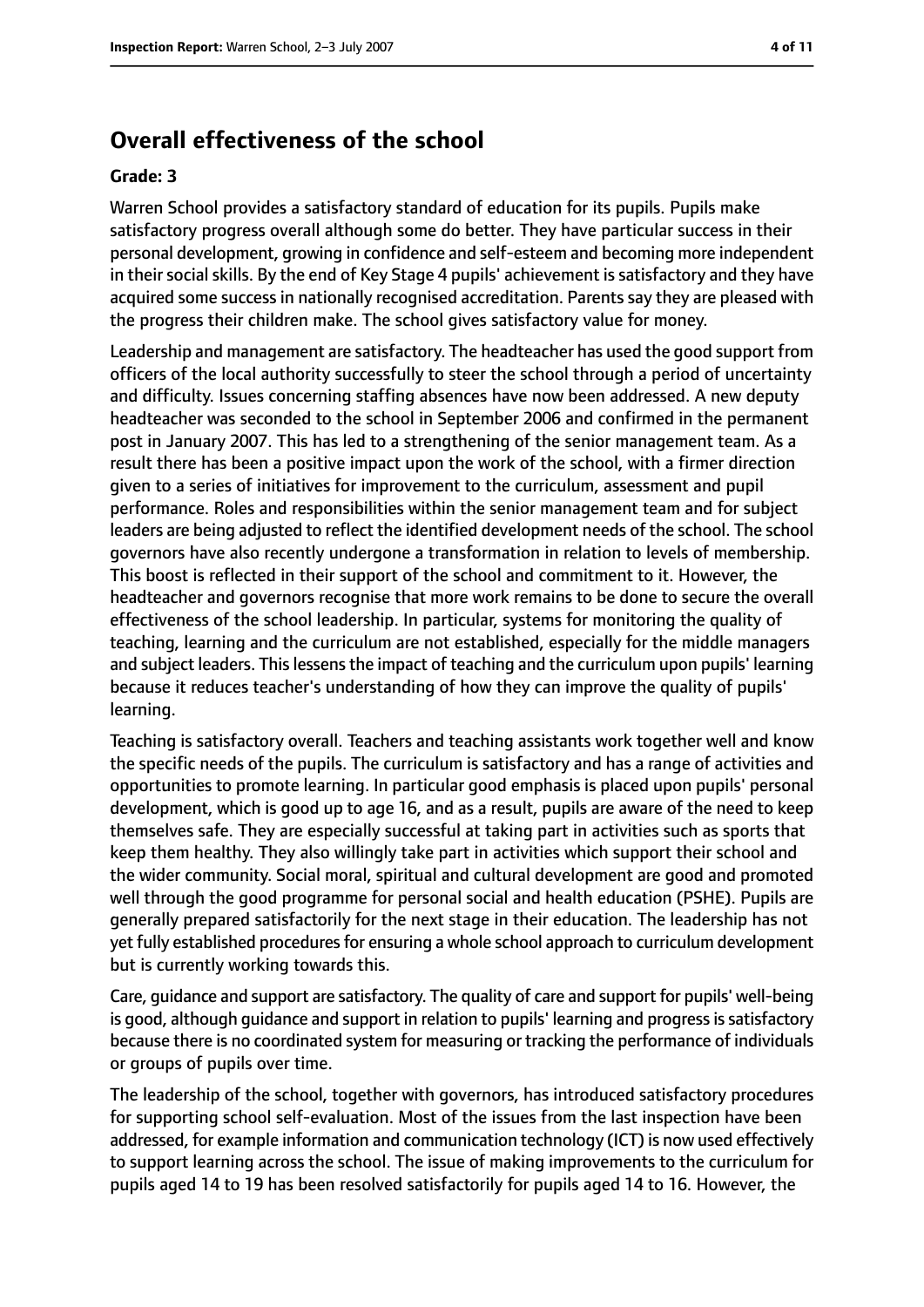curriculum in the further education department does not provide access to accreditation. Capacity to improve and improvements since the last inspection are therefore satisfactory.

### **Effectiveness and efficiency of the sixth form**

#### **Grade: 3**

The leadership and management of the further education department are sound. Students make satisfactory progress. Teaching is at least satisfactory and sometimes good. Personal development is satisfactory. A range of activities is provided to promote learning and they are prepared soundly for the future through work related learning. However, they have limited access to accreditation and limited opportunities to further promote their skills of independence. There is good pastoral support, with staff working cooperatively and establishing good relationships with students. Students enjoy their learning; behaviour and attitudes are good.

## **What the school should do to improve further**

- Improve the effectiveness of leadership and management at all levels so that it involves middle managers and school governors in the monitoring of the quality of teaching, learning and of the curriculum.
- Introduce a comprehensive system for collecting and analysing information about pupil performance.
- Extend the system of accreditation to students in further education.

A small proportion of the schools whose overall effectiveness is judged satisfactory but which have areas of underperformance will receive a monitoring visit by an Ofsted inspector before their next section 5 inspection

# **Achievement and standards**

#### **Grade: 3**

#### **Grade for sixth form: 3**

Achievement is satisfactory. Pupils make satisfactory and often good progress in their communication and social skills in the Foundation Stage. The work seen in lessons, pupils' books and their records of achievement shows that pupils make at least satisfactory and sometimes good progress in Key Stage 2 and 3 in English, mathematics and science. At Key Stage 4, pupils make good progress and have gained success in Accreditation of Life and Living Skills at the introductory level in Communication, ICT, Numeracy, and home management courses. Pupils with profound and multiple learning difficulties do not always make the progress they should due to a lack of challenge in teaching. Most pupils at each key stage make good progress in personal, social and health education (PSHE). Students in further education make satisfactory progress overall. They successfully participate in work-experience placements, mainly within the school but a few manage external placements. Most pupils make outstanding progress in swimming and physical education.

## **Personal development and well-being**

#### **Grade: 2**

#### **Grade for sixth form: 3**

Pupils enjoy coming to school and participating in their lessons. This is shown by their very good attendance. Members of the school council feel that their school is a safe place. They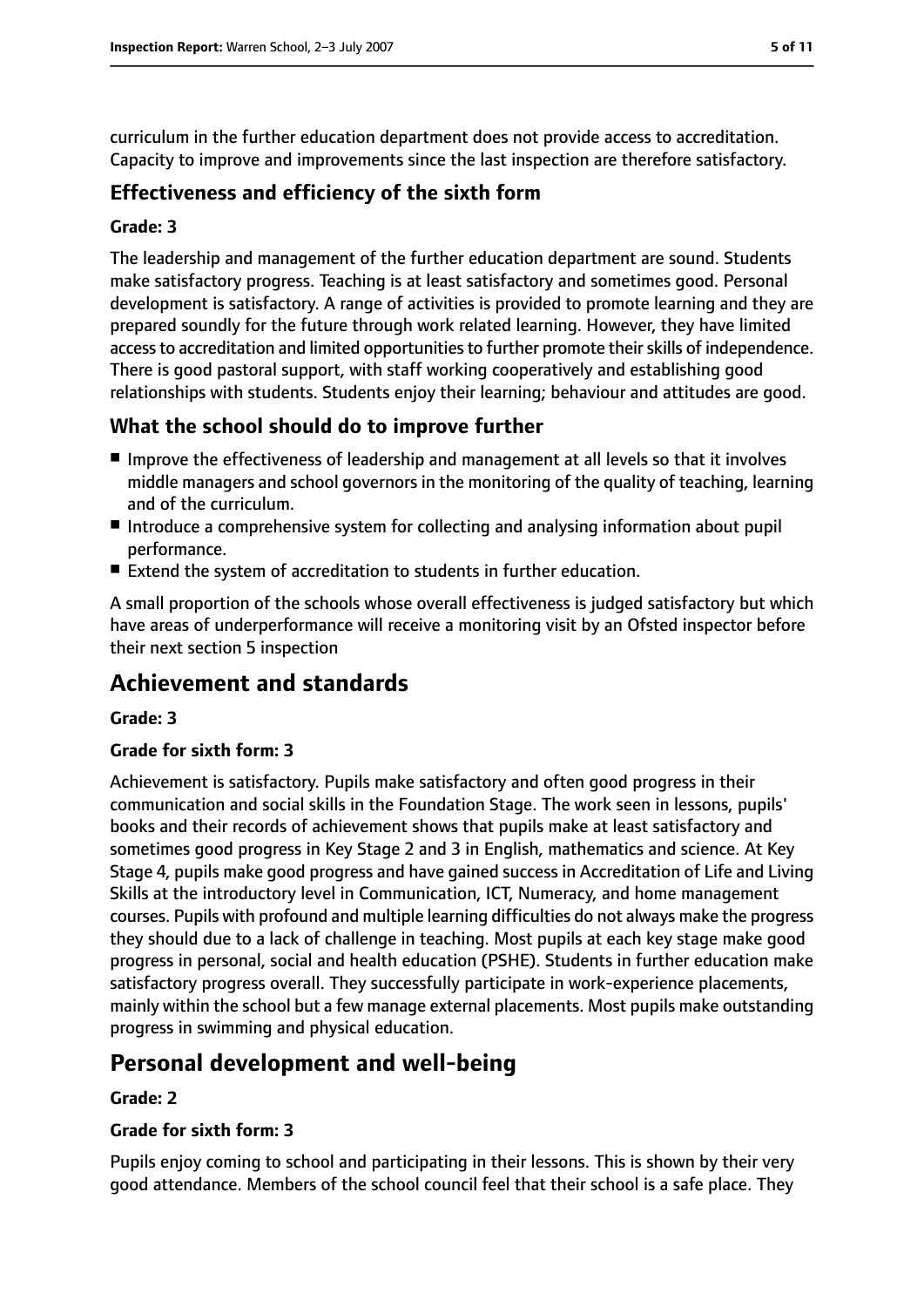help to draw up school rules to make sure all pupils feel safe and are free from bullying. The members listen to the views of others in their class and make sure they speak out for them at meetings. Pupils generally behave well and relationships are good. They have a very positive attitude to their work and are proud of their achievements. There are many examples of older pupils helping younger ones through a special advocacy scheme. Some pupils act as sports leaders for younger pupils and set a good example to them. Pupils become increasingly aware of the need for a healthy lifestyle. They enjoy excellent opportunities to develop their physical abilities and self-confidence through a range of sporting, swimming and leisure activities in which they participate during lessons, at lunch-time and in after-school clubs. Pupils help to raise funds for charitable causes and take part in community projects such as the garden project. Students in further education successfully learn about the world beyond school through their work experience and college placements, which prepares them well for the future. However, they make only satisfactory progress in their personal development largely because they are denied opportunities for accreditation.

# **Quality of provision**

## **Teaching and learning**

**Grade: 3**

#### **Grade for sixth form: 3**

Teaching and learning are satisfactory. In the best lessons pupils learn effectively because of the thorough planning done by the teacher. Activities and learning resources to be used are given very careful consideration, for example in providing pupils with many visual aids and other resources that spark their interest. This stimulates good efforts and a fast pace to learning. Much use is made of interactive whiteboards but this is most effective when pupils are actively involved. While teaching assistants are in general an effective team supporting pupils' learning, they are most effective when they are working to lesson objectives that are crystal clear.

The good practice found in the best teaching is not being spread effectively across the school. Thisis because teaching and learning are not being monitored and evaluated rigorously enough by leaders. Teachers and teaching assistants build up a reasonable understanding of pupils' learning needs through regular assessment. This helps in planning work that approximately matches pupils' different capabilities. However, assessment practice is not consistent and at its weakest it is not systematic enough. The absence of a means of tracking pupils' performance, and their small steps of progress in particular, means teachers are often unable to plan what pupils should learn with sufficient precision. The teaching of pupils with profound and multiple learning difficulties is sometimes inadequate because appropriate learning opportunities are not planned clearly enough.

## **Curriculum and other activities**

#### **Grade: 3**

#### **Grade for sixth form: 3**

The curriculum is sound, providing pupils with a sufficiently broad range of work and activities. Excellent opportunities are presented in sports and art. Much of the work pupils do is planned well in advance and is often detailed. However, planning is not always co-ordinated well across the school because until quite recently, the overall development of the curriculum has not been a high priority. As a result, there is a lack of imaginative approaches to learning that are sharply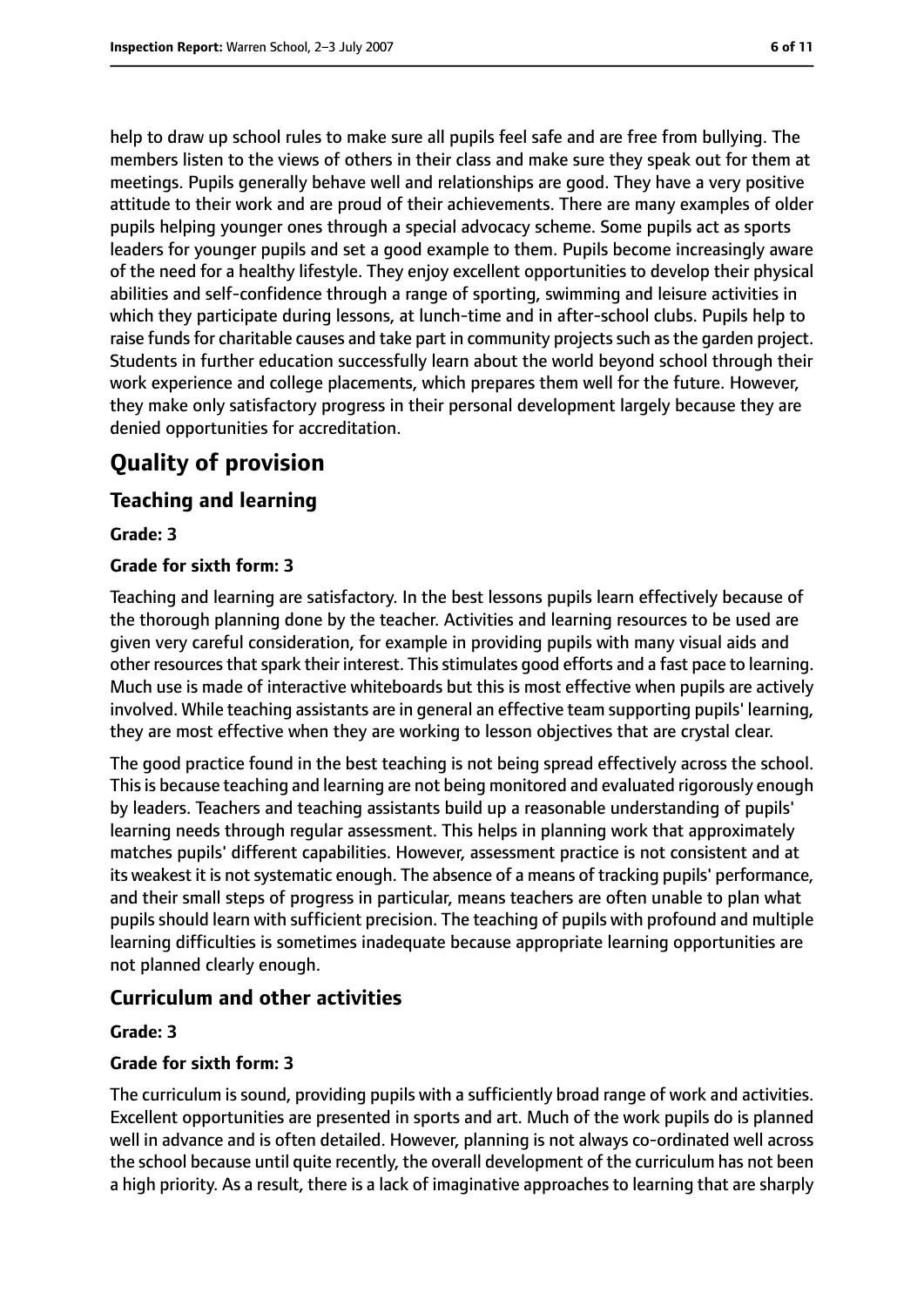focused on what pupils need to learn. There are opportunities for pupils in Years 10 and 11 to gain accreditation, but this does not extend to students in further education. In general, the curriculum is suited to pupils' different learning difficulties and disabilities. However, there is some inconsistency in planning appropriate learning opportunities for pupils with profound and multiple learning difficulties. There is good provision for developing pupils' communication skills, using signing and symbols. PSHE is effective in promoting pupils' independence and the Foundation Stage curriculum is satisfactory.

#### **Care, guidance and support**

**Grade: 3**

#### **Grade for sixth form: 3**

Teachers and teaching assistants have a good understanding of pupils' personal needs. They organise carefully what is required to ensure each pupil's physical, emotional and medical needs are met. Pupils' health and safety are given a high priority and staff are trained to use all the appropriate methods for keeping pupils safe. Links with a range of external agencies supporting pupils and their families are good. The Health Authority's provision for physiotherapy, speech and language therapy at the school has reduced recently but staff use the guidance and expertise of health workers to good effect to support pupils' physical development and communication. Child protection procedures are in place and the school meets government requirements with regard to safeguarding children. The school supports pupils' preparation for the future satisfactorily, in particular with an emphasis on building their self-confidence and independence. However, assessment is not always used consistently to promote effective learning and progress.

# **Leadership and management**

#### **Grade: 3**

#### **Grade for sixth form: 3**

Sound leadership is ensuring that the school is moving forward. A particular success of the school's leadership has been the development and training provided for teaching assistants so that they now are a valued, well trained and a skilled part of the school's work force. The school development plan has been revised and is rightly regarded and used as a strong supporting component for guiding the future strategic direction of the school. However, not enough emphasis is placed on using the skills and expertise of subject leaders and middle managers in evaluating and monitoring the curriculum or the quality of teaching and learning. This limits the school in its ability to bring about even faster improvement. Governors, including those new to the role, are keen to support the school but they are not yet fully involved in monitoring and evaluating its work. The school finances are well managed by the school business manager.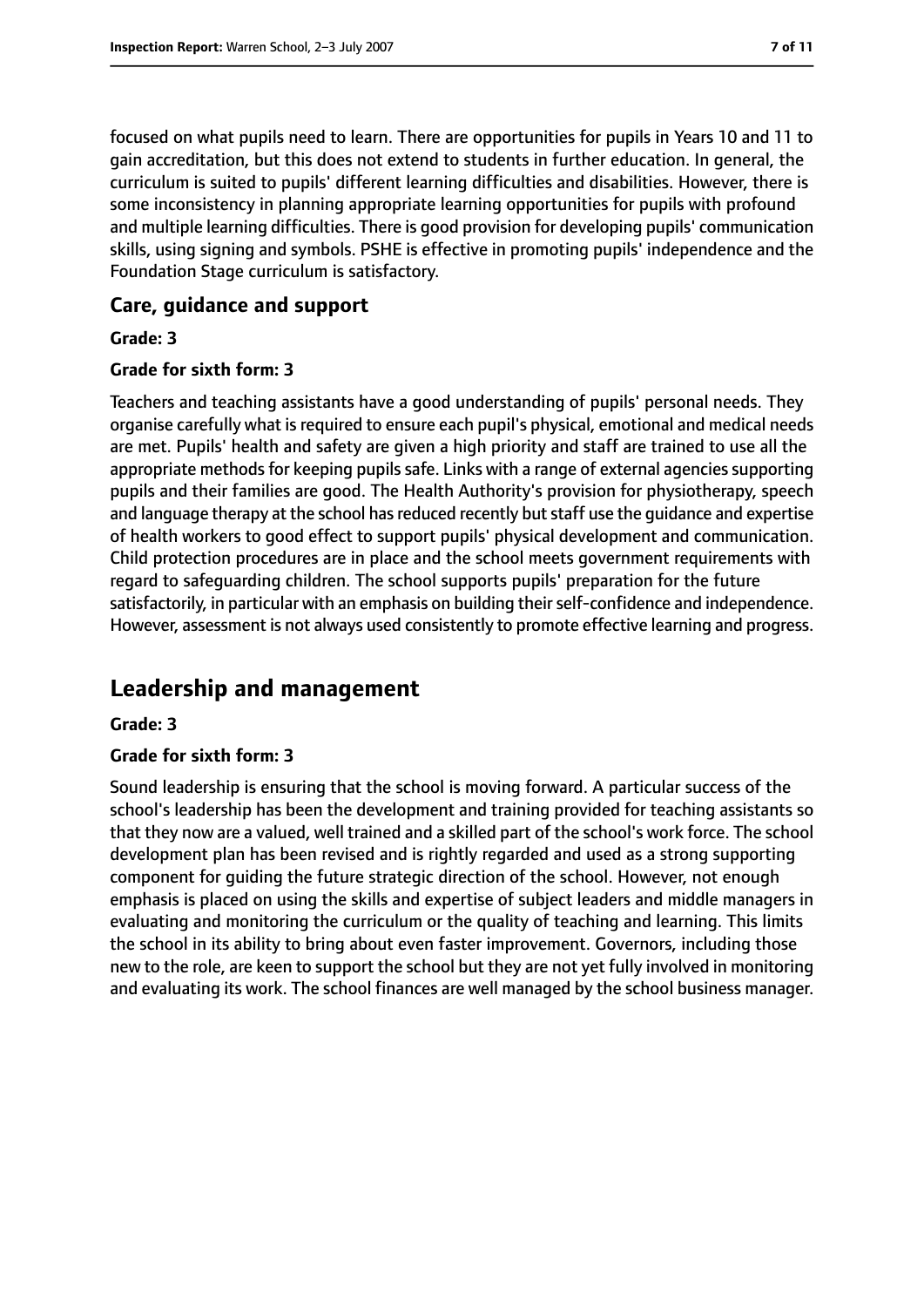**Any complaints about the inspection or the report should be made following the procedures set out in the guidance 'Complaints about school inspection', which is available from Ofsted's website: www.ofsted.gov.uk.**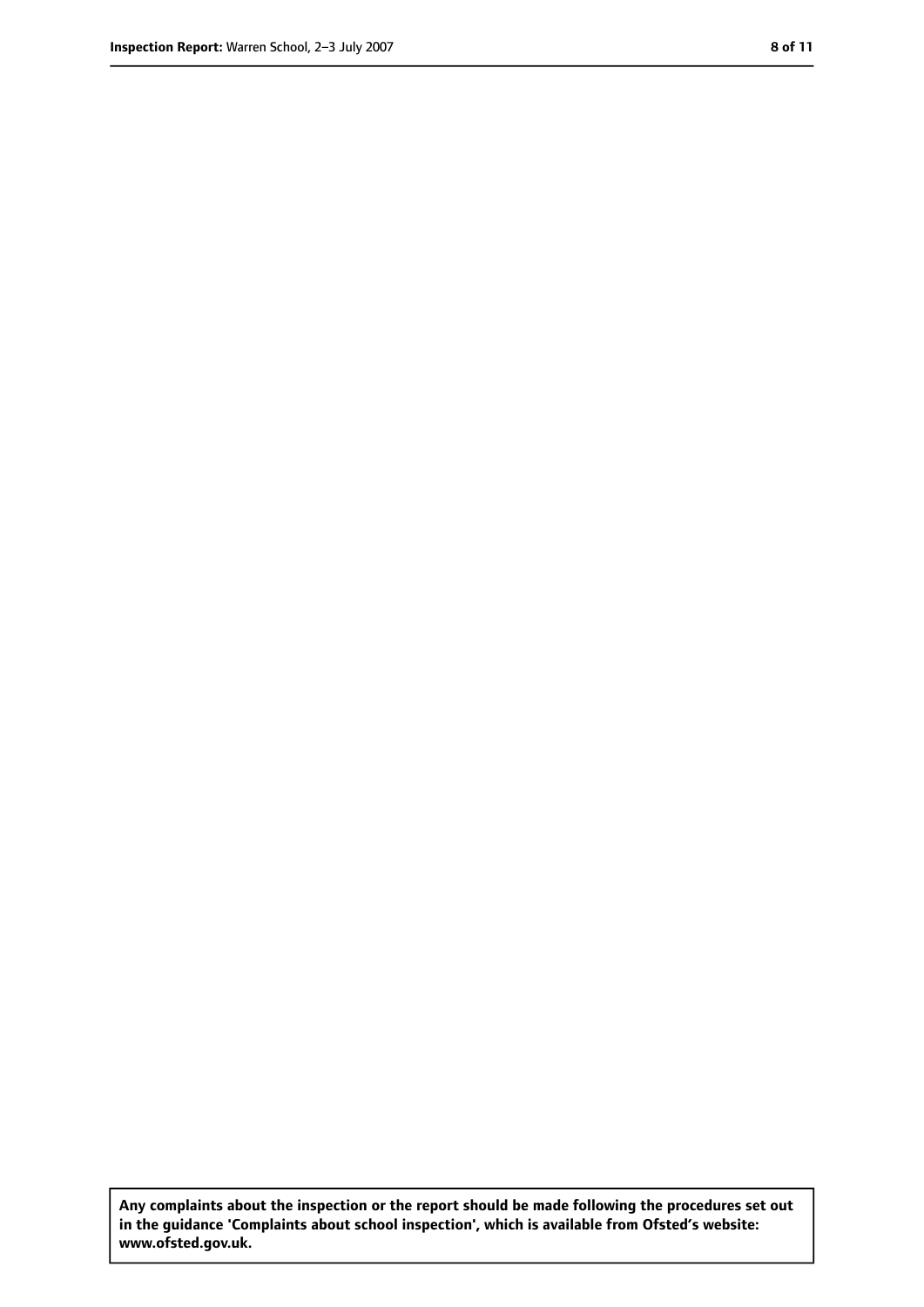# **Inspection judgements**

| Key to judgements: grade 1 is outstanding, grade 2 good, grade 3 satisfactory, $\vert$ | School         | $16-19$ |
|----------------------------------------------------------------------------------------|----------------|---------|
| and grade 4 inadeguate                                                                 | <b>Overall</b> |         |

## **Overall effectiveness**

| How effective, efficient and inclusive is the provision of<br>education, integrated care and any extended services in meeting<br>the needs of learners? |     |     |
|---------------------------------------------------------------------------------------------------------------------------------------------------------|-----|-----|
| How well does the school work in partnership with others to<br>promote learners' well-being?                                                            |     |     |
| The quality and standards in the Foundation Stage                                                                                                       |     |     |
| The effectiveness of the school's self-evaluation                                                                                                       |     |     |
| The capacity to make any necessary improvements                                                                                                         |     |     |
| Effective steps have been taken to promote improvement since<br>the last inspection                                                                     | Yes | Yes |

## **Achievement and standards**

| How well do learners achieve?                                                                               |  |
|-------------------------------------------------------------------------------------------------------------|--|
| The standards <sup>1</sup> reached by learners                                                              |  |
| How well learners make progress, taking account of any significant<br>variations between groups of learners |  |
| How well learners with learning difficulties and disabilities make<br>progress                              |  |

## **Personal development and well-being**

| How good is the overall personal development and<br>well-being of the learners?                                  |  |
|------------------------------------------------------------------------------------------------------------------|--|
| The extent of learners' spiritual, moral, social and cultural<br>development                                     |  |
| The behaviour of learners                                                                                        |  |
| The attendance of learners                                                                                       |  |
| How well learners enjoy their education                                                                          |  |
| The extent to which learners adopt safe practices                                                                |  |
| The extent to which learners adopt healthy lifestyles                                                            |  |
| The extent to which learners make a positive contribution to<br>the community                                    |  |
| How well learners develop workplace and other skills that will<br>contribute to their future economic well-being |  |

## **The quality of provision**

| How effective are teaching and learning in meeting the<br>full range of the learners' needs?          |  |
|-------------------------------------------------------------------------------------------------------|--|
| How well do the curriculum and other activities meet the<br>range of needs and interests of learners? |  |
| How well are learners cared for, guided and supported?                                                |  |

 $^1$  Grade 1 - Exceptionally and consistently high; Grade 2 - Generally above average with none significantly below average; Grade 3 - Broadly average to below average; Grade 4 - Exceptionally low.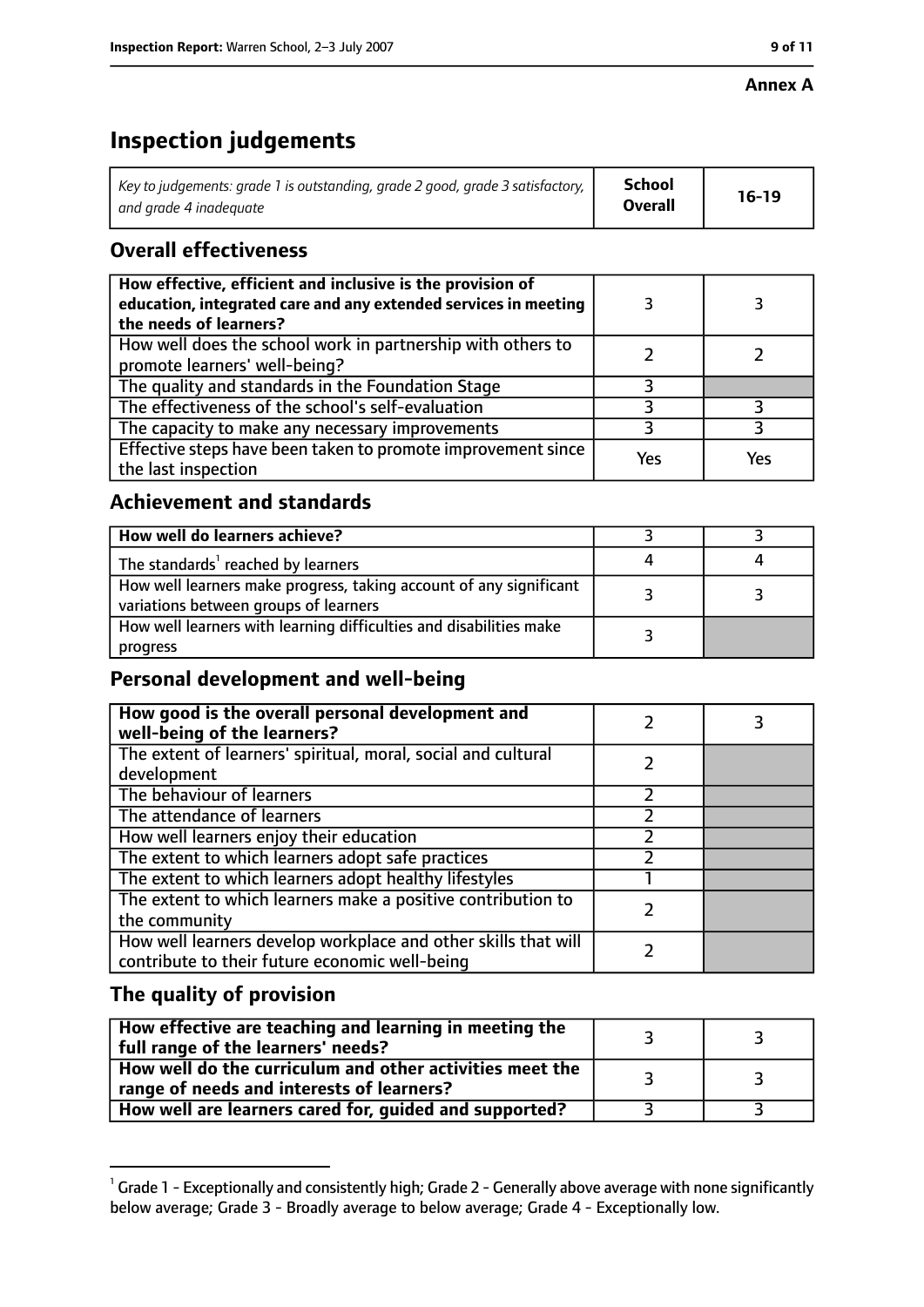#### **Annex A**

# **Leadership and management**

| How effective are leadership and management in raising<br>achievement and supporting all learners?                                                 |     |     |
|----------------------------------------------------------------------------------------------------------------------------------------------------|-----|-----|
| How effectively leaders and managers at all levels set clear<br>direction leading to improvement and promote high quality of<br>care and education | 3   |     |
| How effectively performance is monitored, evaluated and<br>improved to meet challenging targets                                                    | 3   |     |
| How well equality of opportunity is promoted and discrimination<br>tackled so that all learners achieve as well as they can                        | 3   |     |
| How effectively and efficiently resources, including staff, are<br>deployed to achieve value for money                                             | 3   |     |
| The extent to which governors and other supervisory boards<br>discharge their responsibilities                                                     | 3   |     |
| Do procedures for safequarding learners meet current<br>qovernment requirements?                                                                   | Yes | Yes |
| Does this school require special measures?                                                                                                         | No  |     |
| Does this school require a notice to improve?                                                                                                      | No  |     |